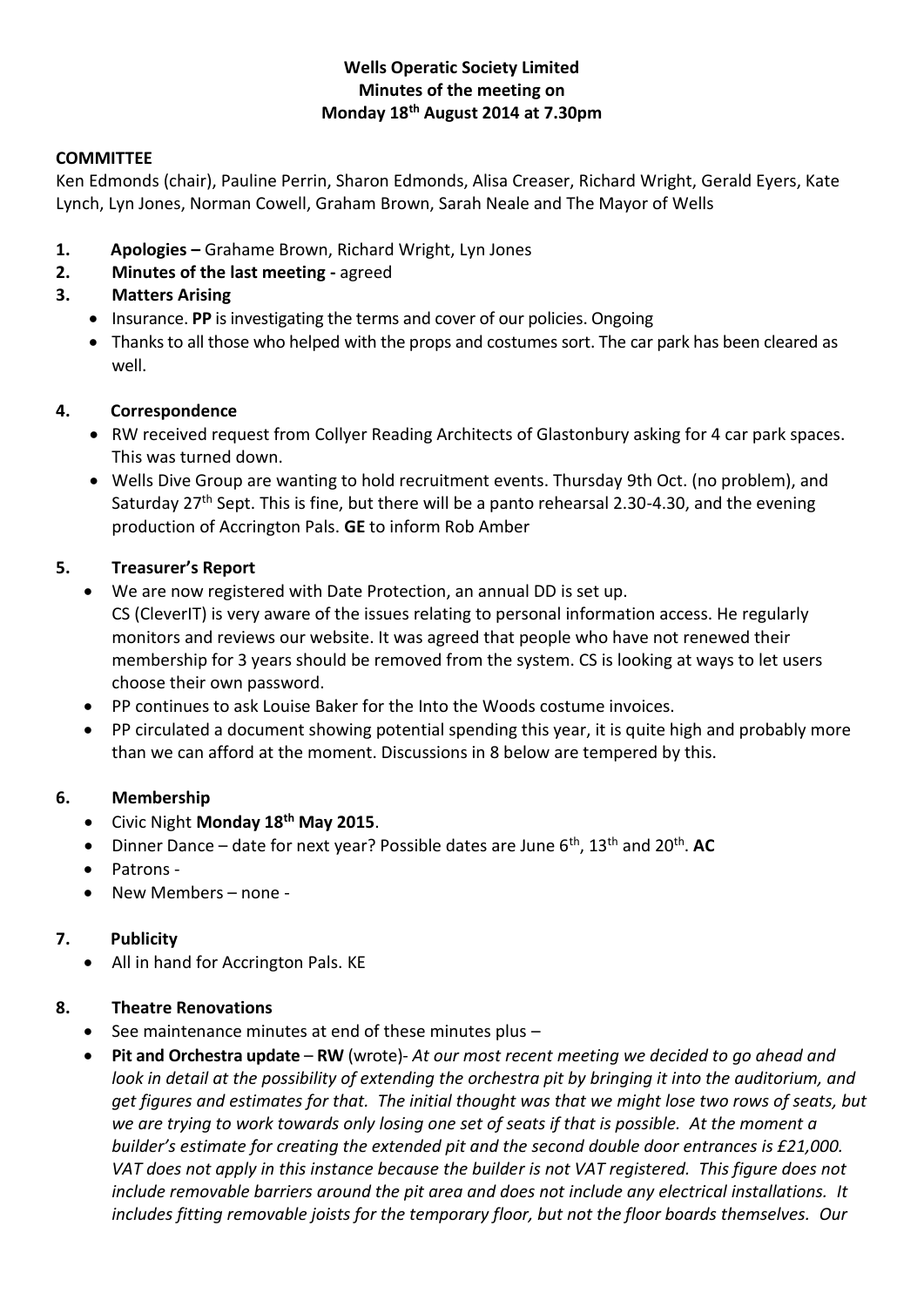*next meeting is on 8 September, so that there will be a more defined idea of possibilities for the committee meeting on September 15.* **ongoing**

- **Ladders GB** has removed old wooden ladders and suggests we purchase 2 off in the first instance:- Zarges 40228 Skymaster Trade Ladder 3 x 8 Rung Sections - £306.00 plus VAT. It was agreed to purchase one ladder and then decide if the second is necessary. **GB** to place the order.
- **Lighting board GB** Repair of the existing is really not an option as the cost will possibly exceed £1000. **GB** Suggests - Zero 88 ORB XF board - £3,973.32 plus the good old VAT – We will also need a couple of computer type monitors at about £100.00 each. (I have spoken to Chris Spray and he says this is a reasonable price) *This board is easily used and is very similar to our existing one. We will be able to get manufacturers training on it if we purchase. Both boards are very similar but on the*  whole I feel the Orb XF will be easier to use with our multiplicity of users. It was agreed purchase the new board. **GB** to place the order.
- **Lighting GB**. *Our existing four Strand 264 'Banana' Lanterns which are used front of house are now no longer usable there are no suitable bulbs available. The manufacturer stopped making them approximately 10 years ago and we have been running on 'Faith and Hope' and the odd recovered spare for the past few shows. Sometime ago we replaced six of these lanterns with a newer type. These were ex-hire stock which I was able to get at a very advantageous price. Unfortunately no more are available. I have been discussing obtaining some newer replacements and at present the best price I can get for four, which is what we really need, is £190.00 each plus VAT. Again these will be fully tested and certified ex-hire stock.* It was agreed to leave decision to the next meeting.

# **9. Productions/Trifold/Hire**

- **Feedback from the reading group.** A list of potential shows, directors and MD's has been put together. It was decided to ask - Tina Eyers to direct Little Lights Up 3 in Sept 2015, RW to direct Twelfth Night in March 2016 and Lois Harbinson to direct Return to the Forbidden Planet in May 2016. AC will also ask John Little, Mark Wall and Doreen Grant to come up with 2 x one act plays for March 2015. We are still looking for a Panto director for Dec. 2015**. Thanks to AC. Ongoing**
- **September 24th - 27th –** *The Accrington Pals*, Directed by **Lois Harbinson**, AD **?**, Producer **DG,** SM **– David Papworth,** Set design – **Catherine Tucker**, Costumes - **Louise Baker,** Lighting **- GB,** Sound **– Pete Ross,** Props – **Lesley Ricketts,** Prompt – **Freda Brown,** Programme and posters – **Katy Biggs,**  Budget – agreed, Ticket Price **– £10 & £8,** rehearsal schedule – **done**
- **December 13th - 20th – Snow White and the Seven Dwarves** written by Vicky Orman, Directed by **Ken Edmonds,** MD – **Sheila Ross,** AD – **Norman Cowell**, Producer – **Vicky Orman**, SM **– Charlie Watkins**, Adult Choreography - **Kim Fisher,** Children Choreography **- SN**, Costumes **– Louise Baker,**  Lighting **- GB ,** Sound **- Adrian Mitchell,** Props - **Lesley Rickets,** Budget – **agreed**, Ticket Price – **£10 & £8**, Rehearsal schedule – **done**
- **March 18th -21st 2015** 2 x One act Plays John Little, Mark Wall Doreen Grant tbc
- **May 18th – 23rd 2015** *- Spend Spend Spend,* Director **Brian Epps**, AD -**?**, Producer **RW,** MD **- Sheila Ross**, SM **– David Papworth,** Set Design - **Catherine Tucker**, Choreography **– Carol Applegate**, Costumes **- ?,** Lighting**- GB,** Sound **- GB,** Props **-?,** Budget – **agreed**, Ticket Price **– £12 & £10**, Rehearsal schedule – **done**
- **September 23rd – 26th 2015 – Little Lights Up 3** Director **-Tina Eyers,** Producer **GE,** MD **Nick Barlow**
- **December 12th – 19th 2015 – Pantomime** Show reading committee to discuss.
- **March 2016 –** Twelfth Night, Director RW tbc
- **Spring Show 2016 –** Return to the Forbidden Planet, Director Lois Harbinson, MD Sheila Ross, tbc
- **September 2016**
- **December 2016**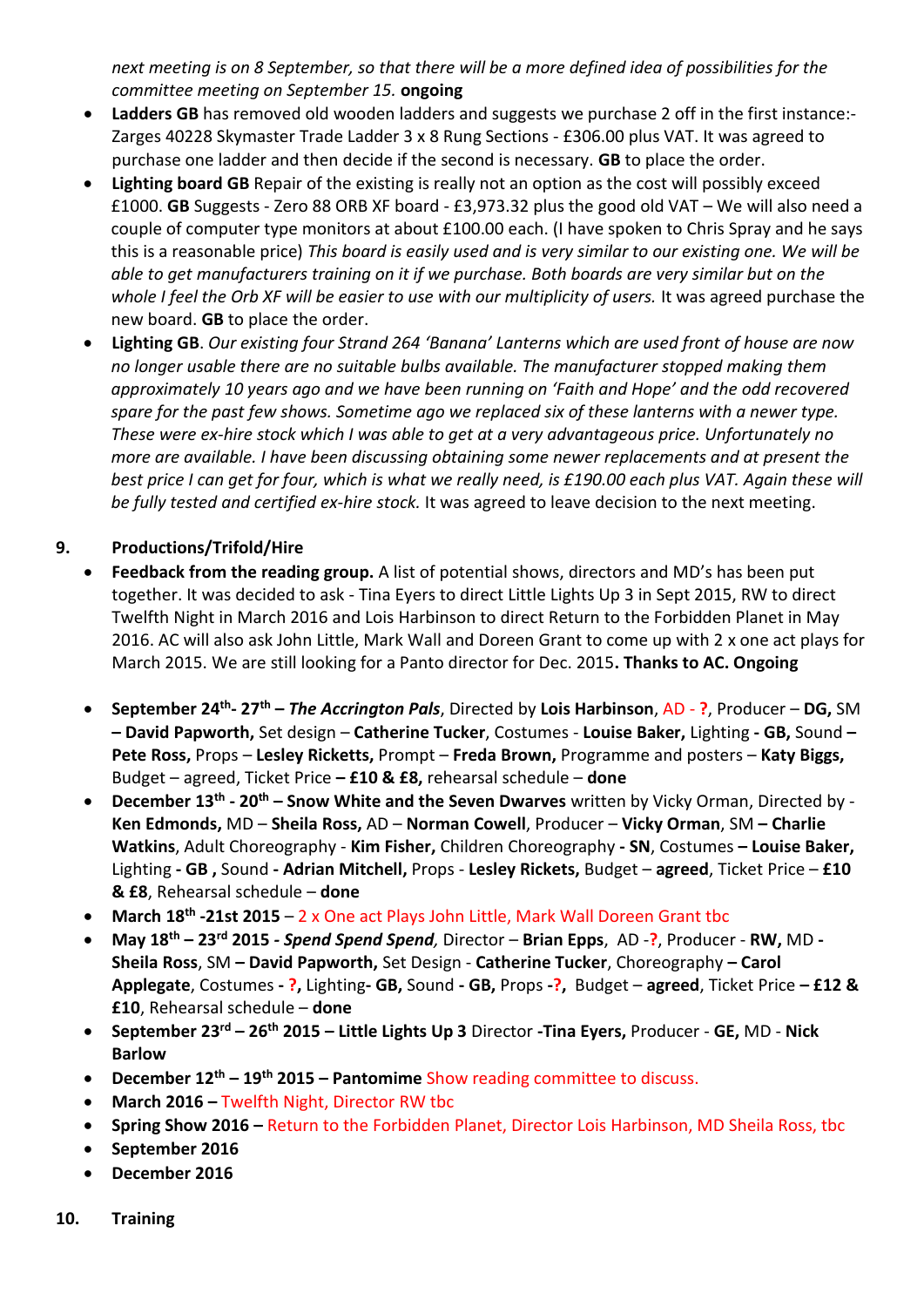Lighting and sound box training with simplified instructions – delayed until new board arrives– **GB**

## **11. Show Reviews**

Rock of Ages at Bristol Hippodrome, fun and enjoyable 1980's Music, a nostalgic wander. AC Singing in the Rain, Bristol Hippodrome, great. AC

Avenue Q, Bridgwater, fun and very enjoyable entertainment. SN and KL

Powderham Castle Children's Theatre performance by the Pocket Watch Theatre company at the Bishops Palace, fun and talented, Robin Hood meets Johnny Depp - for kids KE, SE plus a few other kids

## **12. Any Other Business**

The AGM 2015 is now set for 27<sup>th</sup> March

# **13. Date of next meeting –**

# **Mon September 15th (RW to chair) then Tuesday 14th October (SE to Chair)**

# **19th June 2014.**

## **Committee decisions on July 8th, updates at Aug 2014 Maintenance meeting GE and MW**

**1** Front gutter and part way around the side to above the back door.

Full length of front of building needs removing and cleaning, the interlocking nature of these old style gutters means it cannot be done a bit at a time, each section needs re-bedding, sealing, bolting together and the under membrane replaced. Long job time consuming job but really needs doing, almost every joint is leaking and starting to affect the outside of the building.

GE to get 3 quotes for the work

**Decision** - 2 Quotes returned. Croscombe Roofing asked to carry out the work as soon as possible. (£972+VAT)

# **Aug –** work started Aug 18th

**2** The flat roof above the dock doors.

Leaking and getting worse - 2 choices – a quick patch, will last again for another couple of years or a full roof replacement. If the rook was to be completely replaced then it would be sensible to look at raising the height – only 600mm or so would make a big difference to the inside. The cost of the extra height would be minimal and the roof would be the same cost if it went back on at the same level – or higher. Longer lasting solution. Probably no planning permission needed. GRP solution.

GE to get 3 quotes for the work

**Decision** – 2 quotes received (£300 ish). Committee decided to ask Croscombe Roofing to quote for the complete replacement of the flat roof plus a cost if we decided to raise the height (to provide a greater height in the SR wings). Committee to decide which option to proceed with at the August meeting. **Aug –** waiting for Quote

# **3** Outside paintwork.

The paintwork on the outside of the building is getting tatty, about 10 years old. Would be worth looking at in the next couple of years.

**Decision** – monitor the situation and look again next year. **GE** to add to diary to remind committee in 12 months time.

# **4** Rear Emergency Exit / passage.

The emergency exit needs attention. Path and wall – this could be an in house clean up. Look at emergency lighting in this area.